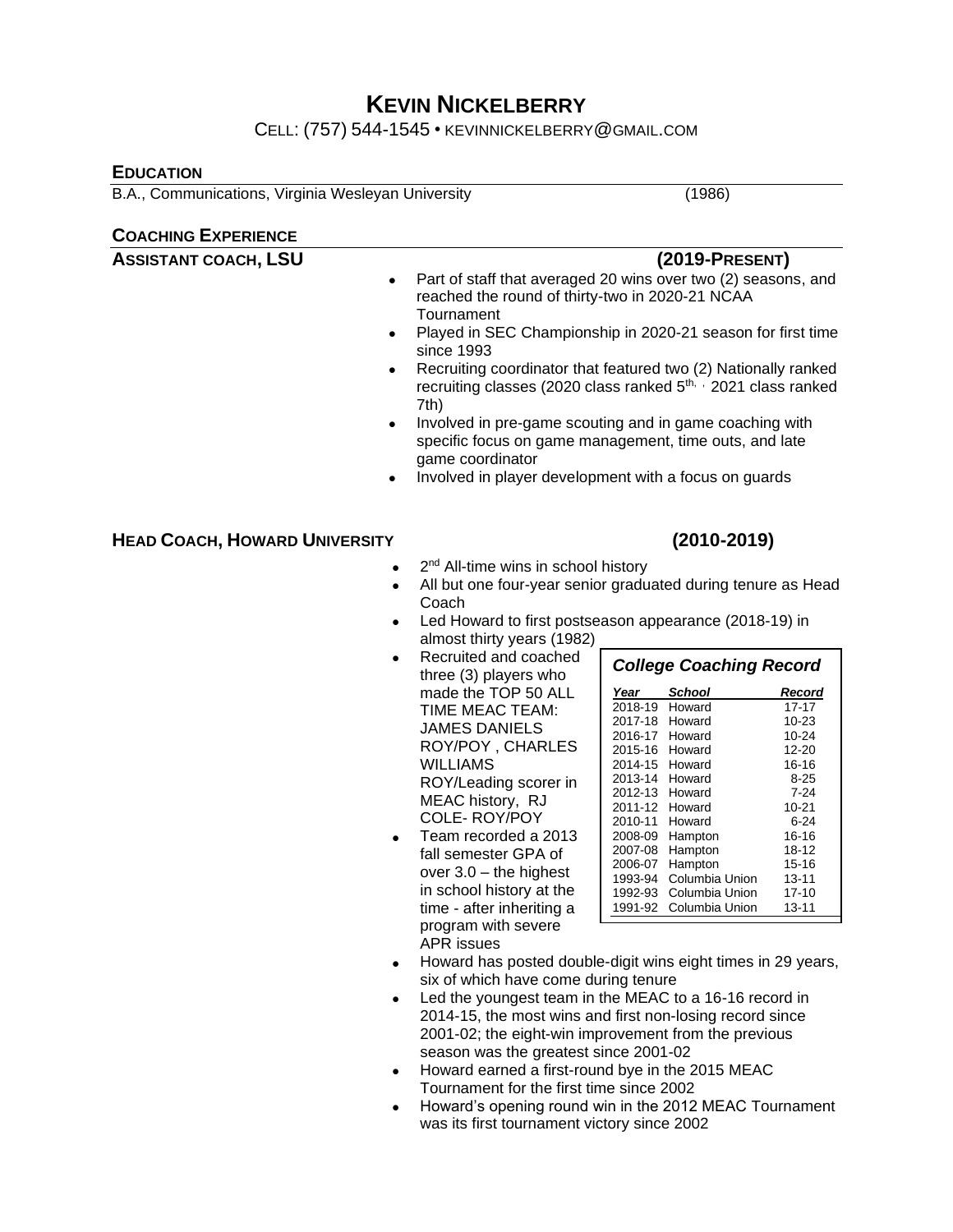- Raised over \$200,000 for the upgrading of basketball facilities
- His summer basketball camp is the most highly-attended ever at Howard

### **HEAD COACH, LIBYA NATIONAL TEAM (2009)**

- Led team to the second round of the African Championship (defeated South Africa, Egypt and Morocco - Libya was previously 0-6)
- Led team to the second round of the Arab Cup in Morocco (defeated Syria, Lebanon, and the United Emirates with only Libyans on roster - no import players)
- 11-1 record against Turkey's senior, junior, and university national teams - defeated Kosovo twice by large margins
- Coordinated all duties of scouting and signing of players for the 2009 Libya National Basketball Team
- Organized and directed training camps in preparation for the 2009 Mediterranean and Moroccan games as well as Africa Championships in Libya
- Handled all responsibilities necessary to run a national team
- Certified FIBA Coach and Villa 7 Consortium participant

### **HEAD COACH, HAMPTON UNIVERSITY (2006-09)**

- Rated No. 15 among the Top 25 "Up-and-Coming" college basketball coaches by *Sporting News* and www.hoopscooponline.com in 2008
- After taking over a program with APR sanctions, raised team APR and GPA to its highest level in 10 years
- Averaged 10 conference wins a season for three years
- 20 non-conference wins over three years, including George Mason & Portland State (2008-09), VCU & Tulsa (2007-08)
- Recruited 13 freshmen in first three years (most in the MEAC), while collecting 49 Division I wins (second-most among MEAC schools)
- Had two recruiting classes rated in the Top 60 nationally
- Consistently placed among the MEAC Top 3 of every defensive category and among the NCAA Top 25 in at least two categories
- Hampton went from 168th in Division I in scoring defense to 12th by the end of his third season
- Developed the Kevin Nickelberry Basketball Camp that attracted over 800 children
- Began a radio show that had seven sponsors, including Chrysler and McDonald's
- Helped fundraise over \$100,000 for locker room upgrades, murals, and arena improvements
- Established the Frantic 40 Club, a student foundation that supports the basketball program

### **ASSISTANT COACH, CLEMSON UNIVERSITY (2003-06)**

- Recruited nine players on the Tigers' 2008, 2009, and 2010 NCAA Tournament teams, including K.C. Rivers, James Mays, and Trevor Booker
- Clemson went from 10 wins in first year to 19 wins after third year, which set up a streak of four consecutive 20+-win seasons
- Named one of the top assistant coaches in the nation by *Basketball Times*, Rivals.com, and Hoop Scoop